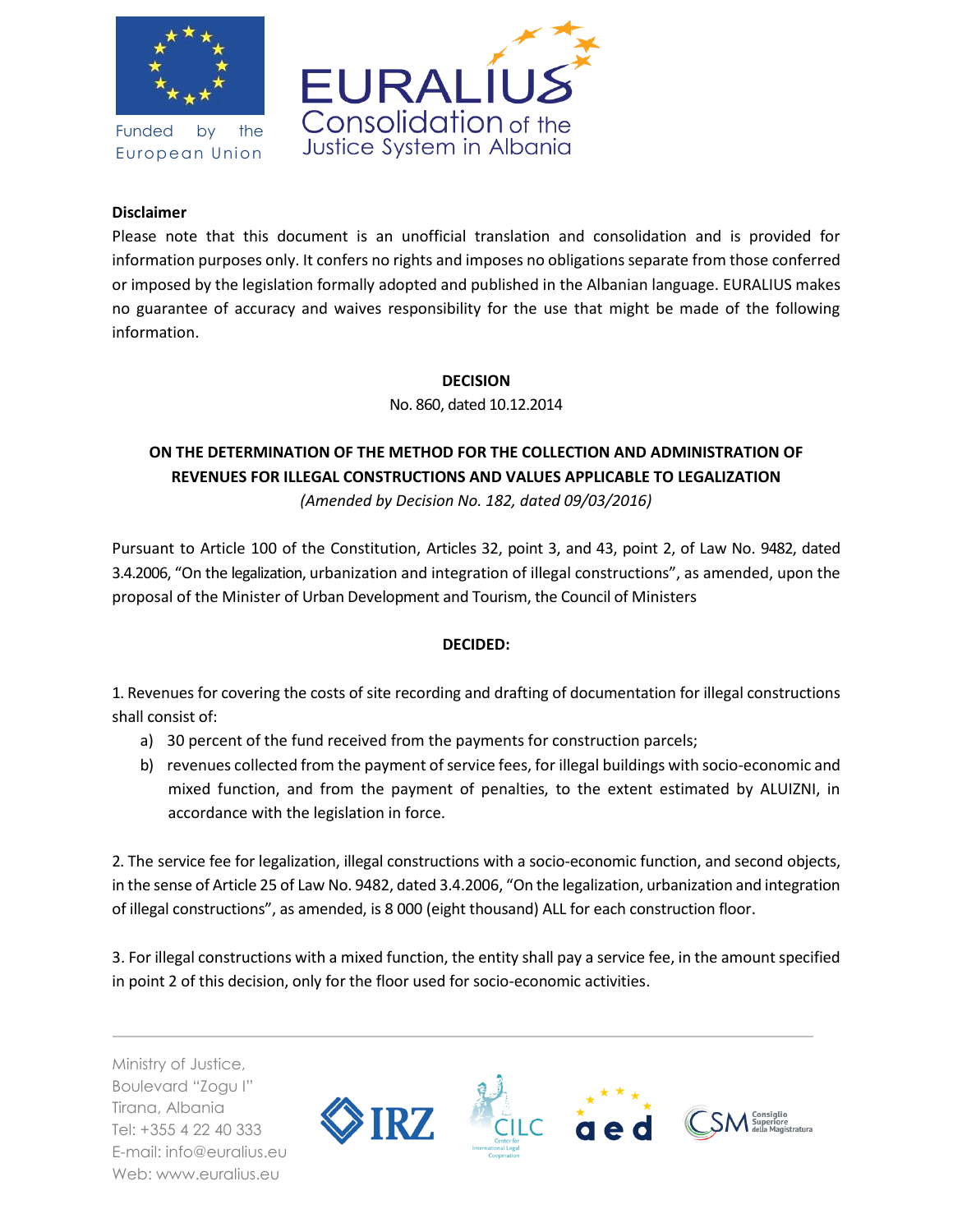

*4. (Amended by Decision No. 182, dated 09/03/2016)* The payment of the service fee shall be made within 30 days from the date of written notification by ALUIZNI.

4/1. *(Added by Decision No. 182, dated 09/03/2016)* For illegal constructions, the notification on the payment of the service fee (in cases when such a fee is applied), is delivered to the entity by mail or is delivered immediately after the qualification of construction for legalization (date of the qualification's decision).

5. In case of non-payment of the fee, ALUIZNI, after the approval of the legalization permit, delivers it for registration with legal mortgage on construction, according to Article 54, of Law No. 33/2012, "On immovable property registration".

6. The local tax on infrastructure impact for legalized constructions, regardless of their function, is calculated, collected and administered by the local government units, in accordance with the provisions of Law No. 9632, dated 30.10.2006, "On the local tax system", as amended.

For the implementation of this point, the ALUIZNI directorates shall make available to the local government units the data about constructions provided with legalization permits, at the time of submission for registration at the Local Immovable Property Registration Office.

7. *(Amended by Decision No. 182, dated 09/03/2016)* For the calculation of the penalty for the legalization of extensions of the building entity, according to Article 43, Law No. 9482, dated 3.4.2006, "On the legalization, urbanization and integration of illegal constructions", as amended, the average cost value per  $m^2$  for the construction of buildings to be used as the minimal fiscal price, based on the instruction of the Council of Ministers, approved in pursuance of letter "dh", Article 34/1, Law No. 9232, dated 13.5.2004. "On social programs for the housing of urban area residents", as amended.

8. *(Amended by Decision No. 182, dated 09/03/2016)* For constructions in areas where no average cost values are approved, the calculation to be made on the basis of the arithmetic average cost of adjacent areas.

9. Decision no. 1180 of the Council of Ministers, dated 5.8.2008, "On the determination of the service fee value for legalization and collection and administration of revenues by the legalization process", as amended, and Decision No. 870, dated 27.12.2006, "On the utilization coefficient of the building under legalization, with socio-economic destination", are repealed.

10. The Ministry of Urban Development and Tourism, Agency for the Legalization, Urbanization and Integration of Informal Areas/Constructions and the local government units shall be responsible for the implementation of this decision.